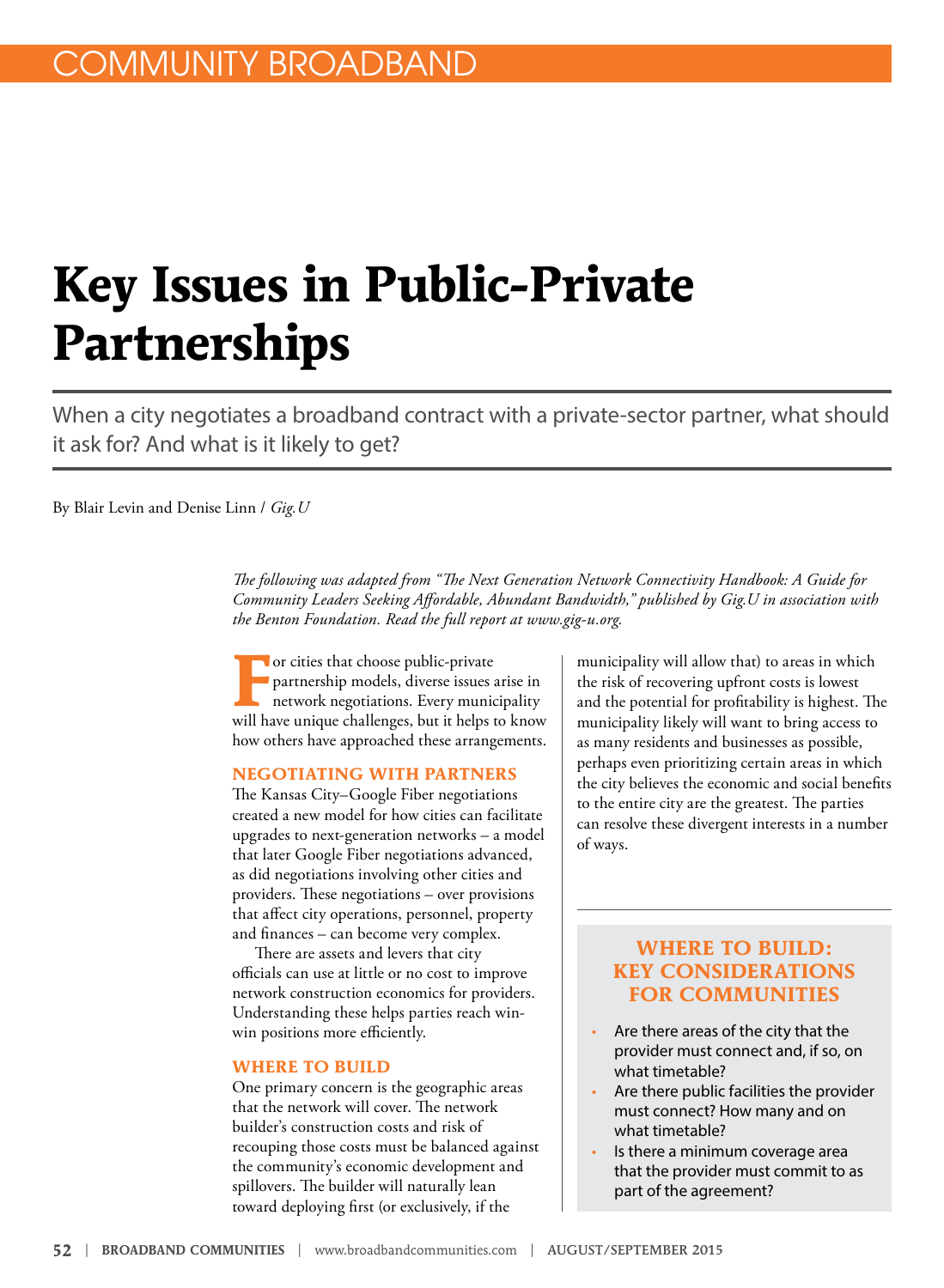| <b>CITIES HAVE REQUESTED </b>                   | <b>EXAMPLES</b>                                                                                                   |
|-------------------------------------------------|-------------------------------------------------------------------------------------------------------------------|
| Universal coverage                              | Los Angeles RFI                                                                                                   |
| Open-access, wholesale network                  | Macquarie-UTOPIA, iTV3-UC2B,<br>Los Angeles RFI                                                                   |
| Connections for anchor institutions             | Los Angeles RFI                                                                                                   |
| A free basic service tier                       | Los Angeles RFI, Google Fiber-Kansas<br>City, Macquarie-UTOPIA, NCNGN RFP,<br>Portland-Google franchise agreement |
| Free public Wi-Fi hot spots                     | Portland-Google franchise<br>agreement, Los Angeles RFI                                                           |
| Subsidized connections for public<br>housing    | Austin, Texas                                                                                                     |
| Ownership of the network                        | Macquarie-UTOPIA, SiFi-Louisville<br>franchise agreement                                                          |
| A designated franchise fee                      | Portland-Google franchise agreement                                                                               |
| Funding/program support for digital<br>literacy | Google Fiber-Kansas City                                                                                          |
| Geographic priorities/schedules for<br>buildout | NCNGN RFP                                                                                                         |
| A flexible menu of service options              | <b>NCNGN RFP</b>                                                                                                  |

Figure 1: City requests in negotiations with ISPs

| <b>CITIES HAVE OFFERED TO </b>                                       | <b>EXAMPLES</b>                                                                  |
|----------------------------------------------------------------------|----------------------------------------------------------------------------------|
| Be an anchor tenant of the service                                   | Los Angeles RFI                                                                  |
| Provide space and power                                              | Google Fiber-Kansas City, Los<br>Angeles RFI, NCNGN RFP                          |
| Provide data and asset inventory                                     | Los Angeles RFI, NCNGN RFP                                                       |
| House fiber huts on city property                                    | San Antonio-AT&T lease agreement,<br>San Antonio-Google Fiber lease<br>agreement |
| Provide a single point of contact                                    | Google Fiber-Kansas City, NCNGN RFP                                              |
| Streamline communication and<br>permitting                           | Google Fiber-Kansas City, Los<br>Angeles RFI, NCNGN RFP                          |
| Give access to city dark fiber and/or<br>conduit                     | Los Angeles RFI                                                                  |
| Designate a team within local<br>government to work with the partner | Google Fiber-Kansas City                                                         |
| Conduct a consumer outreach and<br>marketing campaign                | Google Fiber-Kansas City                                                         |
| Provide funding through a utility fee                                | Macquarie-UTOPIA                                                                 |
| Give partner sole discretion over<br>buildout plan and schedule      | Google Fiber-Kansas City, Portland-<br>Google franchise agreement                |

Figure 2: City offers in negotiations with ISPs

## **STREAMLINE FTTX DISTRIBUTION**



#### **CFIT-Flex Compact** NEWI **Universal Enclosures**

Environmentally-protected enclosure with the flexibility to serve fiber, copper and coaxial applications. Optional swing-out bulkhead provides up to 24 fiber drops for FTT-MDU



**Charles Universal Broadband Enclosures (CUBE™)** NEMA 4X (sealed) or 3R (vented) aluminum and steel all-purpose remote terminals and junction boxes; full range of wall, pole, H-frame and padmount sizes



**Charles Fiber Distribution Points** Superior environmental protection, more supported fiber types, and best overall value in above-grade fiber pedestals



www.charlesindustries.com **INNOVATIVE ENCLOSED SOLUTIONS**"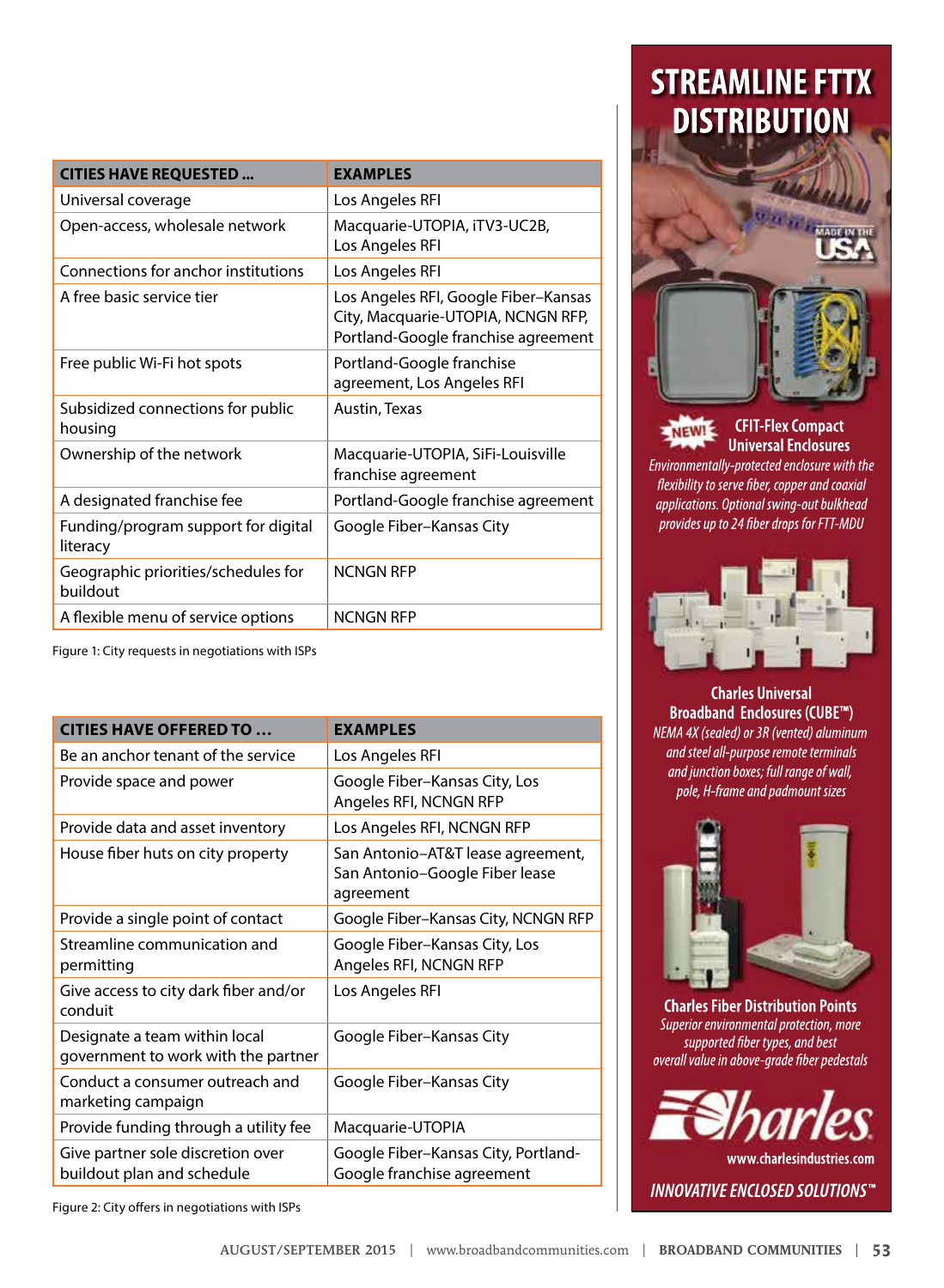## COMMUNITY BROADBAND

A city has some leverage to ensure that a private partner doesn't cherry-pick – but the buildout may be less complete, and slower, than the city would like.

**Mutual consultation.** Google and Kansas City left the question of initial build sites open to continuing negotiation; Google retained the right to base future build locations on purely economic calculations.

As a matter of practice, Google agrees to build out in the entire city, but the actual construction obligation kicks in only when a certain percentage of a "fiberhood" signs up for service. Google sets the boundaries of the fiberhood and the minimum percentage at its sole discretion. This approach can be viewed as a win-win in that the city has a voice in negotiating initial build locations and the ISP retains control over expansion locations thereafter. However, if the city falls short of getting agreement on its planned network sites during initial negotiations, turning over control of expansion planning to the ISP can end up resulting in a buildout to fewer areas than the city may have wished.

**Need-based quotas.** Raleigh agreed upfront to let AT&T base its build locations purely on cost-recovery calculations in return for a quota of additional locations that the city could choose based on need. The city may not reach all its need-based sites initially, but it can ensure that the network eventually expands to cover some of its highest-priority areas.

**Competitive response.** So long as the new network reaches a critical mass of the city, it is likely to drive a competitive response. For example, the deployment of fiber by the incumbent telco or a new entrant with significant resources, such as Google, will likely compel responses by a cable provider. Because a cable upgrade will be done system by system, rather than

neighborhood by neighborhood, facilitating an upgrade or a new entrant can result in a geographically broader upgrade through third-party providers not involved in the initial agreement. Further, as pricing is generally consistent throughout an entire jurisdiction, the competitive response will likely mean that all residents receive the benefits of price competition even if the new network does not extend to every area.

#### **HOW TO BUILD**

Network construction methods are largely standardized, so the primary decision is whether to build above or below ground (or whether to use a combination of both approaches). Making this determination can involve considerable cost calculations and complex policy issues, such as pole attachment rights and equipment placement.

**Aboveground vs. underground construction.** Aboveground network construction tends to be less expensive from a labor and equipment cost perspective, so it is most commonly used. Aboveground construction also minimizes the digging up of roadways and the consequent impact on traffic.

The main benefit of underground construction is weatherproofing the

network – protecting it from wind and ice, which topple utility lines and poles. It is in the city's interest to assess these costs and risks while planning and negotiating a network construction partnership.

**Pole attachment access and costs.** Labor and equipment costs are not the only costs to consider – pole attachment costs can potentially dominate the calculation. For municipalities that lack a public utility or other means for easily accessing poles, the costs of negotiating and accessing privately owned poles can quickly make aboveground construction more costly than running fiber underground. This was the situation with Champaign-Urbana, which decided to build completely underground to avoid pole attachment costs and headaches.

The FCC's recent order on the classification of broadband addressed this issue in part. The commission held that ISPs should be entitled to fair access to poles and conduits under Section 224 of the federal communications law. The long-term value of that decision depends, in part, on how court challenges and potential congressional legislation play out. Another way of addressing this issue is by having a single pole administrator. Connecticut recently implemented a single administrator through state legislation. Google addressed the issue in its first project by initially going to Kansas City, Kan., which had a municipal electric company, and then leveraging the public reaction to strike a deal with private pole providers in Kansas City, Mo., which did not want

#### **HOW TO BUILD: KEY CONSIDERATIONS FOR COMMUNITIES**

- If there is no municipal pole ownership, do the private pole owners support the project?
- How many different parties must the city negotiate with to gain access to the pole space needed for this project? Does the city have a history of negotiating with them?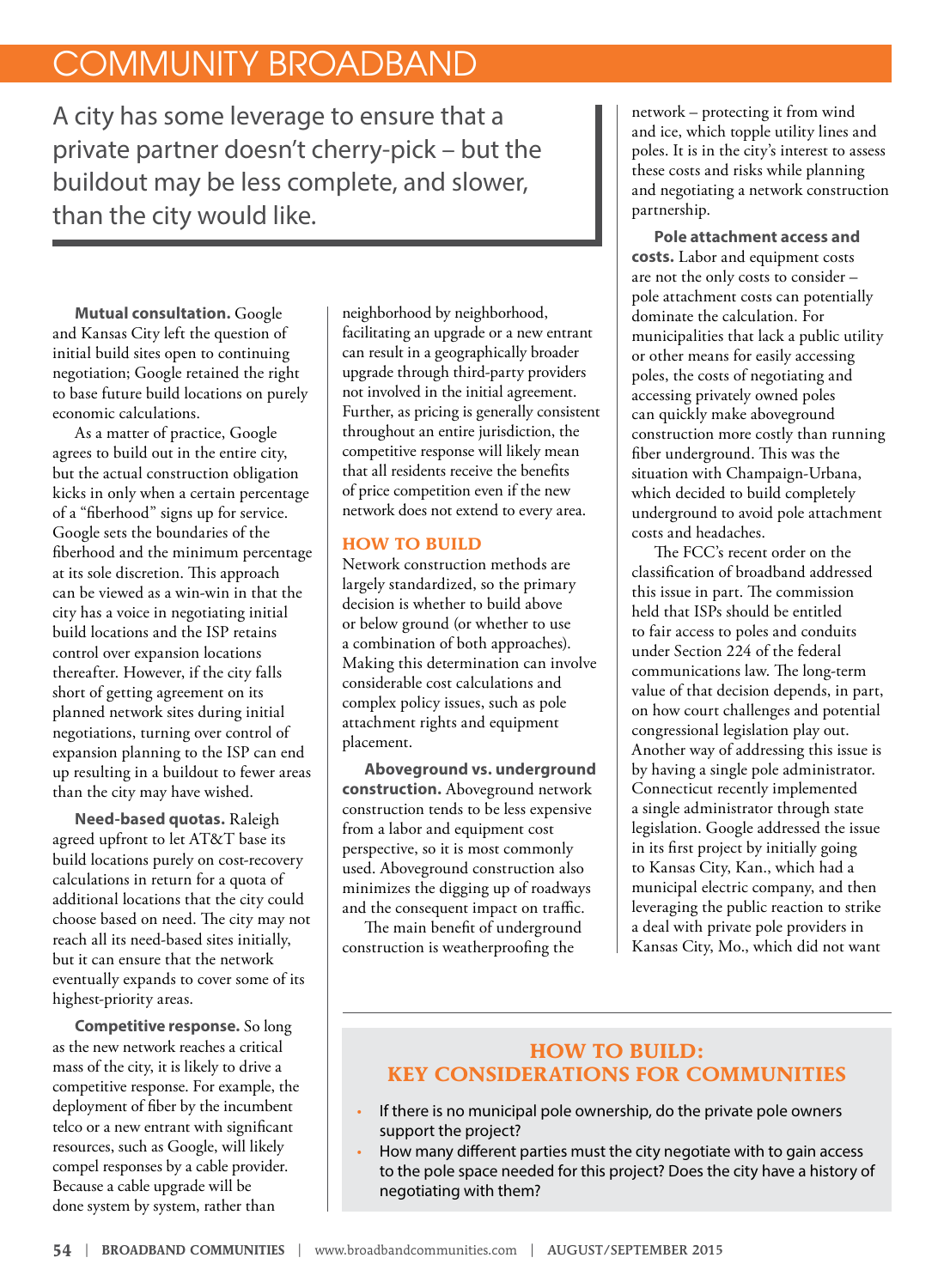#### **INFRASTRUCTURE AND RIGHT-OF-WAY ACCESS: KEY CONSIDERATIONS FOR COMMUNITIES**

- What parts of the fees reflect actual costs to the city, and what parts reflect an implicit charge for scarcity value of the use?
- What is the impact on prior agreements with others of changing the fee schedule for one provider?

to be seen as obstacles to Google Fiber expansion in their city.

#### **ACCESS TO INFRASTRUCTURE AND RIGHTS OF WAY (ROW)**

Access to infrastructure and ROW is a big lever for a city but must be used with great care and diplomacy. Though cities have the economic leverage to charge fees beyond their costs for the use of ROWs and existing ducting or conduit, they must compare the value of such fees to the value of the economic benefits that a nextgeneration network is likely to deliver.

**Use a fee schedule.** Google's contract with Kansas City includes a separate fee schedule that details which infrastructure and ROW activities require fees. Activities that do not require a fee include use of collocation space, office space, pole attachments in utility/power space, conduit, existing fiber, geographic information systems data, computer tools, permit processing and inspections. Activities that do require a fee are use of pole attachments in telecom space, traffic control, and access to city rights of way for construction and installation of outdoor network equipment.

Though a city has considerable discretion to impose or forbear from imposing a fee, the key consideration is whether a reduction in fees can lead to a network that will increase the economic activity within, and attractiveness of, the city.

**Ensure equal treatment of all providers.** AT&T's contract with Raleigh contains language that generally ensures AT&T is treated like any other party seeking access to such

infrastructure and rights-of-way. It states: "Such access will be provided in accordance with all applicable regulations and ordinances and the City's standard processes and practices generally made available to all third parties." In addition, the contract contains a most-favored-nation (MFN) clause that provides "the City will … license AT&T to utilize such space for those purposes at rates or fees and other terms no less favorable than those granted to any other similar commercial service provider." Incumbents and new entrants alike frequently request MFN clauses to guarantee a level playing field on fees and rates.

#### **PERMIT APPROVALS**

Any network builder will need to obtain permits for construction tasks as the project progresses over months and years. Cities should work with network partners to ensure these permits are processed as efficiently and quickly as possible to reduce construction costs and time.

**Setting timelines.** Though permitting approval timelines benefit the network builder by providing certainty and expediency, the city should retain flexibility so it is not on the hook for every permitting delay. For example, the AT&T-Raleigh contract reads:

"The City will provide diligent and expeditious review and determinations of all applications for permits submitted by AT&T and will attempt … to approve or respond within one week from the date of the submission of the request."

**Waiving permit fees.** Another way to streamline the permitting process is to waive fees, although financial implications should not be overlooked. The Google contract reflects this approach. Before adopting this approach, city officials should review how payment processing affects permit process timing. If the effect is negligible, so will be the benefit.

#### **PERSONNEL COMMITMENTS**

Identifying specific city personnel who can focus partially or primarily on network-related issues will speed up not only permit processing but also the resolution of issues that come up throughout long, complex construction projects. The level of specificity in personnel provisions can vary.

The contract between AT&T and Raleigh uses general language; in contrast, Google's contract with Kansas City spells out personnel requirements in more detail, going as far as creating new job roles. For example, Google's contract requires the creation of an "Executive Sponsor for the Project at the most senior level of City" and a "Single Point of Contact (SPOC) ... responsible for addressing all issues related to the Project."

#### **OPEN ACCESS**

The term "open access" refers to a network management policy that permits multiple service providers to offer services over the same physical

#### **PERMIT APPROVALS: KEY CONSIDERATIONS FOR COMMUNITIES**

- Has the city internally reviewed its permitting process?
- Can the city's permitting be improved or streamlined through digital processing?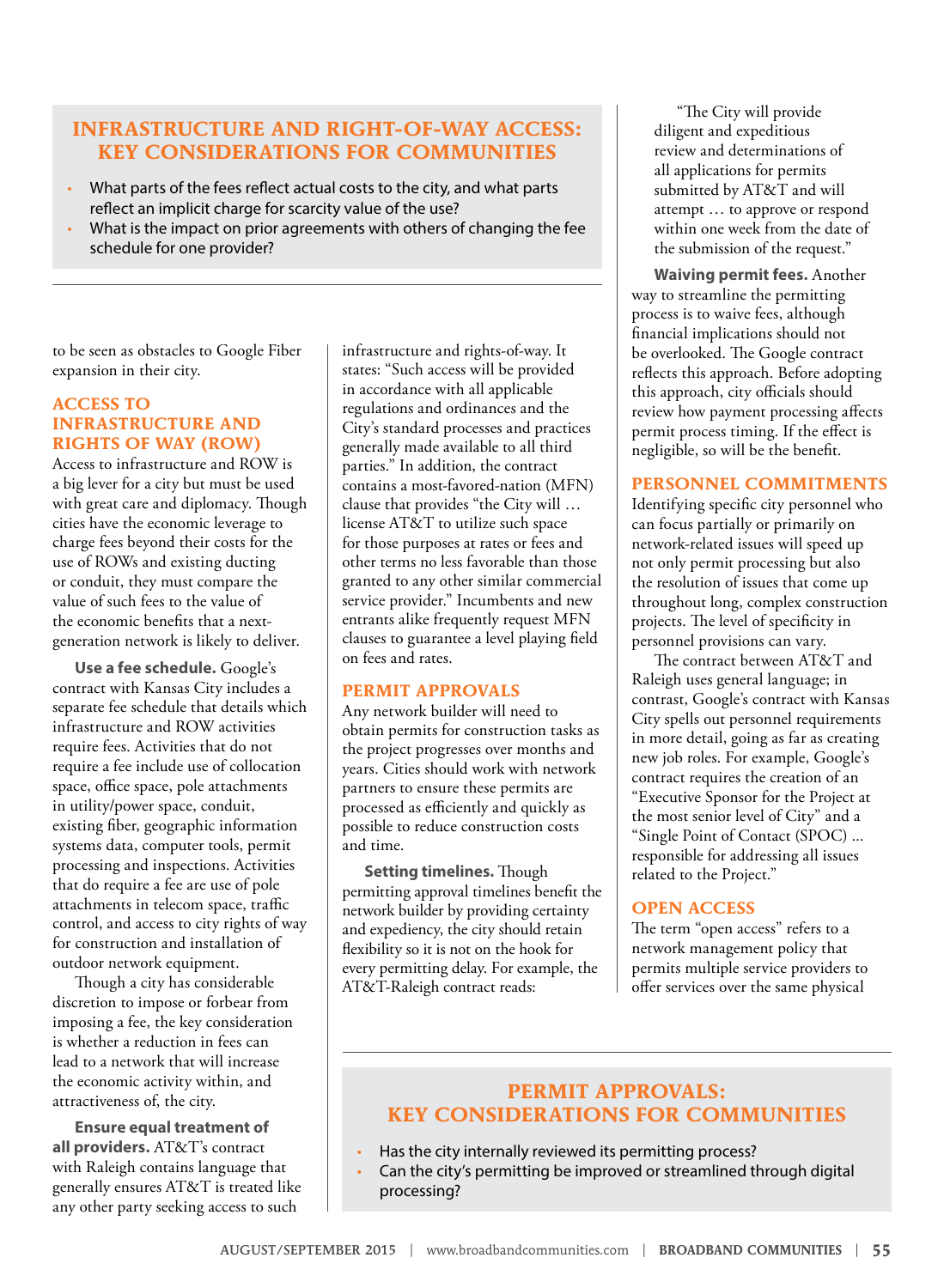## COMMUNITY BROADBAND

#### **PERSONNEL COMMITMENTS: KEY CONSIDERATION FOR COMMUNITIES**

• How will dedicating such a team affect city resources and other highpriority construction processes?

network. The network owner offers access to its physical network on nondiscriminatory terms to any requesting service provider that can plug its equipment into the network and offer services. South Portland, Maine, and Champaign-Urbana, Ill., require their private partners to offer open access to service providers.

From the city's perspective, an open-access policy has the advantage of promoting service competition because it prevents the owner of the physical network from dominating the market for network services. From the network builder/owner's perspective, open access may reduce profits because competition will likely lower market prices for network services. This means the network owner will take longer to recover its costs and turn a profit, which could mean no new buildout ever occurs.

But if a party is willing to invest in a next-generation network with an open-access requirement, such a policy could, in the long run, result in more innovative services, lower prices and greater access for residents and businesses.

When Google announced its Kansas City fiber deployment, it initially suggested the network would be open-access. Later, however, it reversed its position, saying that, after the company had studied the economics of deployment and consumer behavior, the advantages of open access were not sufficient to justify the increased costs and risks of that business model. Google has said the costs of obtaining traditional programming packages and the need to offer a multichannel video package make open access economically nonviable.

In contrast, Champaign-Urbana's fiber network embraces the open-access ideal. Champaign-Urbana's network originated under a federal BTOP grant that came with an open-access requirement. As the network operator evolved into a nonprofit (UC2B) and then a partnership between UC2B and private service provider iTV-3, open access remained a core principle. The BTOP grant made open access a precondition when UC2B went looking for an expansion partner.

One potential (but untried) compromise is to allow the network builder a limited grace period during which it can be the sole service provider – which would allow it to recoup upfront costs more quickly – followed by an open-access policy thereafter. This grace period can be negotiated as a number of years or pegged directly to cost recoupment.

#### **FREE NETWORK SERVICES**

Every contract analyzed mandates the ISP to provide free services for the city and/or other public facilities. This is often an important negotiating point for city officials because free network services can save costs for the city or serve some other policy objective. City officials should examine their existing IT costs and either try to minimize them by procuring as many free services as possible or leverage them to stimulate the buildout of the network.

Google's contract with Kansas City allots free Internet connection service, of the same kind offered to the general public, to 130 locations, including city facilities, public utility sites and school districts. One caveat is that such free service facilities will be connected only as they are passed by the natural progression of the network's construction. Another caveat is that Google will cover the cost of connection only if it is "commercially reasonable." Otherwise, "Google and Kansas City will discuss options to address that issue." Most important, following such connection, these locations will receive Internet services free of charge.

AT&T's contract with Raleigh similarly uses a quota to provide service to "public or non-profit facilities that provide access and services directly to citizens." The agreement specifies that 100 sites can be chosen across the six municipalities that form the North Carolina Next Generation Network. The relevant city must pay for the cost of connection (estimated to be \$300– \$500), and schools and libraries are not included unless they qualify for funding through E-Rate, the federal program that subsidizes broadband connections for low-income schools and libraries.

Another free service that can be negotiated, particularly in the case of a dark fiber network such as the one GWI provides in South Portland, Maine, is an Internet point of presence. Without this, the city could still pay a significant sum of money to connect its facilities to the Internet despite having high-speed fiber connections internally. GWI's contract stipulates that it will provide an Internet connection at a termination point designated by the city, capable of at least 100 Mbps

#### **OPEN ACCESS: KEY CONSIDERATIONS FOR COMMUNITIES**

- Does the city want to try an open-access model?
- Have ISPs expressed initial interest in working with the city to implement an open-access network policy?